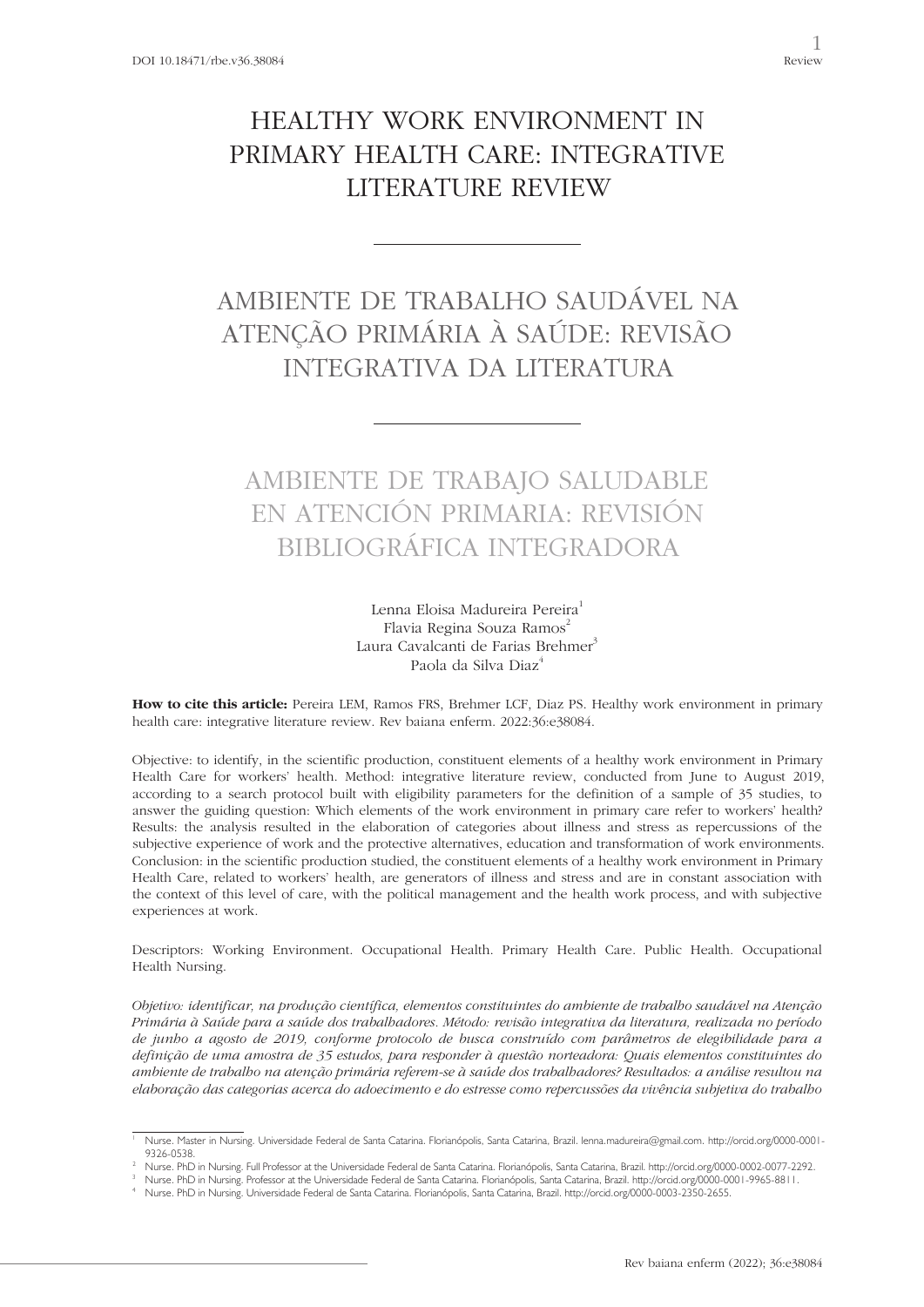2 Healthy work environment in primary health care: integrative literature review

*e das alternativas protetivas, de educação e de transformação dos ambientes de trabalho. Conclusão: na produção científica estudada, os elementos constituintes do ambiente de trabalho saudável na Atenção Primária à Saúde, relacionados à saúde dos trabalhadores, são geradores de adoecimento e estresse e estão em constante associação ao contexto desse nível de atenção, à gestão política e do processo de trabalho na saúde e às vivências subjetivas no trabalho.* 

*Descritores: Ambiente de trabalho. Saúde do trabalhador. Atenção Primária à Saúde. Saúde pública. Enfermagem do Trabalho.*

*Objetivo: identificar, en la producción científica, los elementos constitutivos de un ambiente de trabajo saludable en Atención Primaria de la Salud para la salud de los trabajadores. Método: revisión bibliográfica integradora, realizada de junio a agosto de 2019, según un protocolo de búsqueda construido con parámetros de elegibilidad para la definición de una muestra de 35 estudios, para responder a la pregunta guía: ¿Qué elementos constitutivos del ambiente de trabajo en atención primaria hacen referencia a la salud de los trabajadores? Resultados: el análisis dio lugar a la elaboración de categorías sobre la enfermedad y el estrés como repercusiones de la experiencia subjetiva del trabajo y las alternativas de protección, educación y transformación de los ambientes de trabajo. Conclusión: en la producción científica estudiada, los elementos constitutivos del ambiente de trabajo saludable en la Atención Primaria de Salud, relacionados con la salud de los trabajadores, son generadores de enfermedad y estrés y están en constante asociación con el contexto de este nivel de atención, la gestión política y el proceso de trabajo en salud y las experiencias subjetivas en el trabajo.*

*Descriptores: Ambiente de Trabajo. Salud Laboral. Atención Primaria de Salud. Salud Pública. Enfermería del Trabajo.*

#### **Introduction**

It is understood as a healthy work environment the one in which all workers collaborate collectively, in a process of continuous improvement in the protection and promotion of safety, health, and well-being of all, with the support of management. This definition, developed by the World Health Organization (WHO) in consultation with different organizations, by including psychosocial factors and health practices, reveals a growing concern with work environments because of their breadth and their relation to health promotion $<sup>(1)</sup>$ .</sup>

The WHO itself emphasizes the need for research and studies within the professional practice environment in health institutions, given the perception of the existing gap<sup> $(2)$ </sup>. In Primary Health Care (PHC), as well as in the different levels of care, it is considered the fact that the integral elements of the work environment offer risks both to the safety of the public and its workers. The set of these elements, as well as the links they establish between each other, can be a tool for analysis and interpretation of the conditions and qualities of these environments.

Whether through instruments for evaluating the work environment, or through studies with

different methodological approaches on the theme, the contributions can imply in actions directed to the worker. The scientific productions give visibility to the working conditions that have repercussions on the worker's health, and the analyses, potentially, unveil macro and micro labor scenarios $^{(3)}$ .

In Primary Care, it can be listed some factors that interfere with the worker's health, related to the excessive and complex workloads and to the working conditions that cause physical and emotional illness<sup>(4-5)</sup>. PHC, the first level of contact of people with the Health Systems, in most cases of demands in this area, is the entrance door and organizer of flows and counterflows between all points of the health care network $^{(6)}$ . After 30 years of the implementation of the Brazilian Unified Health System (SUS), discussing the healthy work environment in the Brazilian Primary Care inserts this context in the global agendas on worker's health, situating its own historical and cultural limits.

The concept of healthy work environment implied in the context of PHC enabled the design of the guiding question of this research: "Which constituent elements of the work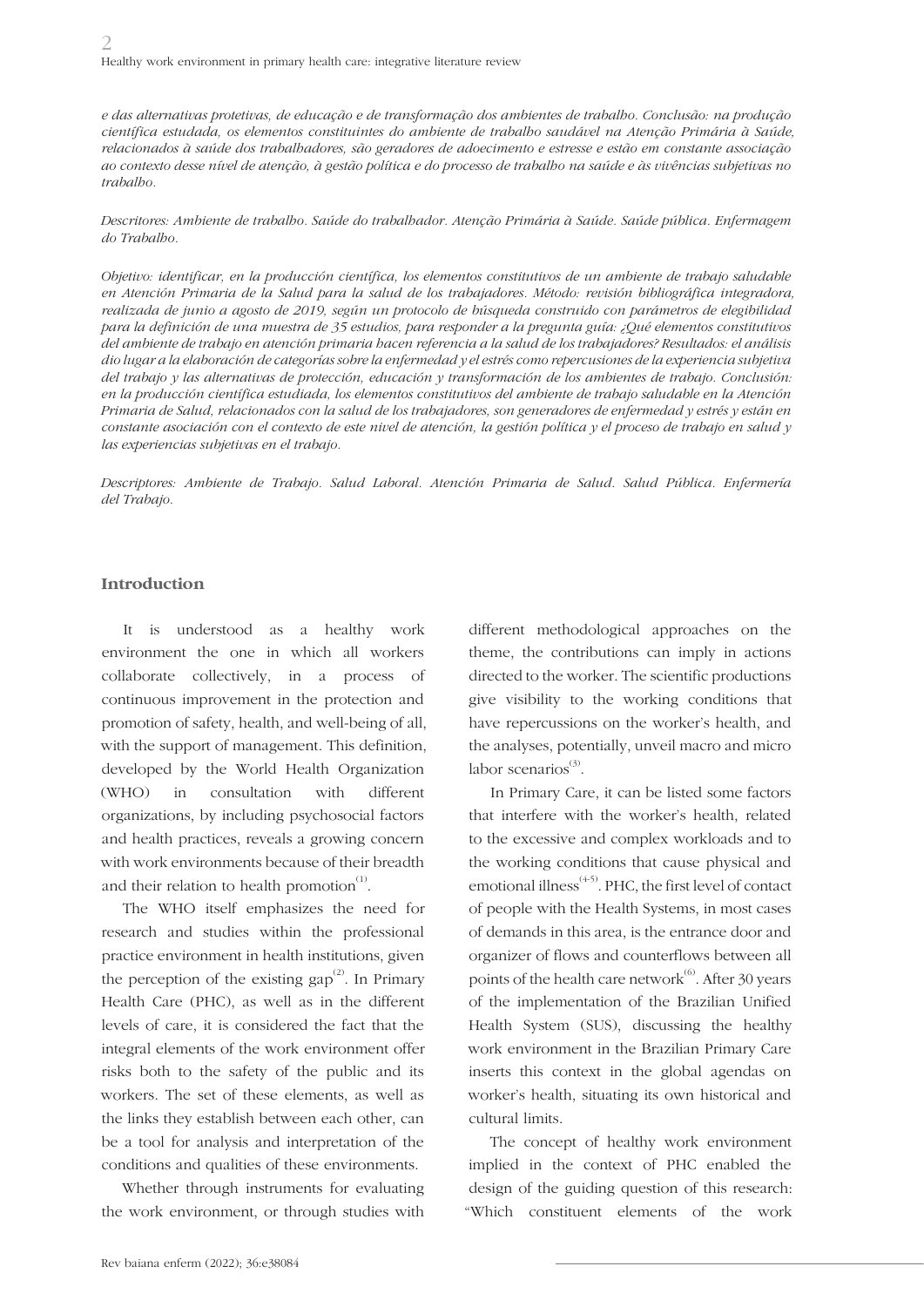environment in Primary Care refer to workers' health?" The objective was to identify, in the scientific production, constituent elements of the work environment in Primary Care for the workers' health.

#### **Method**

This is a bibliographical study of the type Integrative Literature Review in which the process of analysis and categorization was carefully organized in six phases $\sigma$ : phase 1 - establishing the research question; phase 2 - searching the literature in the databases; phase 3 - categorizing the studies; phase  $4$  - evaluating the studies included in the review; phase 5 - interpreting the results; and phase 6 - synthesizing the knowledge.

The literature review protocol was developed in the period from June to August 2019 with the guiding question: Which constituent elements of the work environment in Primary Care refer to workers' health? The temporal delimitation was set between 2010 and April 2019. The type of publication was article. The strategies of combining 109 alternative and synonymous search terms related to the Health Sciences Descriptors (DeCS) referred to four themes: Work environments, Primary Health Care, Factors associated with the environment, and worker's health. The languages English, Spanish, and Portuguese were established. The databases consulted were: Publisher Medline (PubMed), Cumulative Index to Nursing & Allied Health Literature (CINAHL), Scientific Electronic Library Online (SciELO), Sci Verse Scopus (Elsevier), Web of Science (WoS), Latin American and

Caribbean Literature on Health Sciences (LILACS) and the *Base de Dados de Enfermagem* (BDENF).

The option for the year 2010, as the initial date of the research, is due to the release of the conceptual framework relating to workers' health, published by the WHO, which considers a global action plan with objectives to promote and protect worker health in the workplace $^{(1)}$ .

For source management, Mendeley software was used. To avoid interpretation bias, two reviewers carried out the selection and categorization of results simultaneously and independently. Both followed the review protocol, with thorough and exhaustive reading of titles, abstracts, and full texts. A third reviewer participated in the discussion regarding the resolution of doubts and/or disagreements. The initial sample enabled the removal of repeated studies. After reading the titles and abstracts, some studies were excluded due to content incompatibility with the objectives of this review. In the stage of reading the studies in their totality, new exclusions were made, because it was found that some did not answer the guiding question.

A Microsoft Excel® spreadsheet was prepared, containing the following information: author(s), year of publication, language, country of origin, journal of publication, study design, main topic of the article. The content of the articles was entered into the Atlas.ti 7.5.18 software for the organization of information, with identification of codes corresponding to the constituent elements of the healthy work environment in primary health care and grouped later, by thematic similarity, for the delineation of categories. Figure 1 illustrates the process of selection and definition of the samples.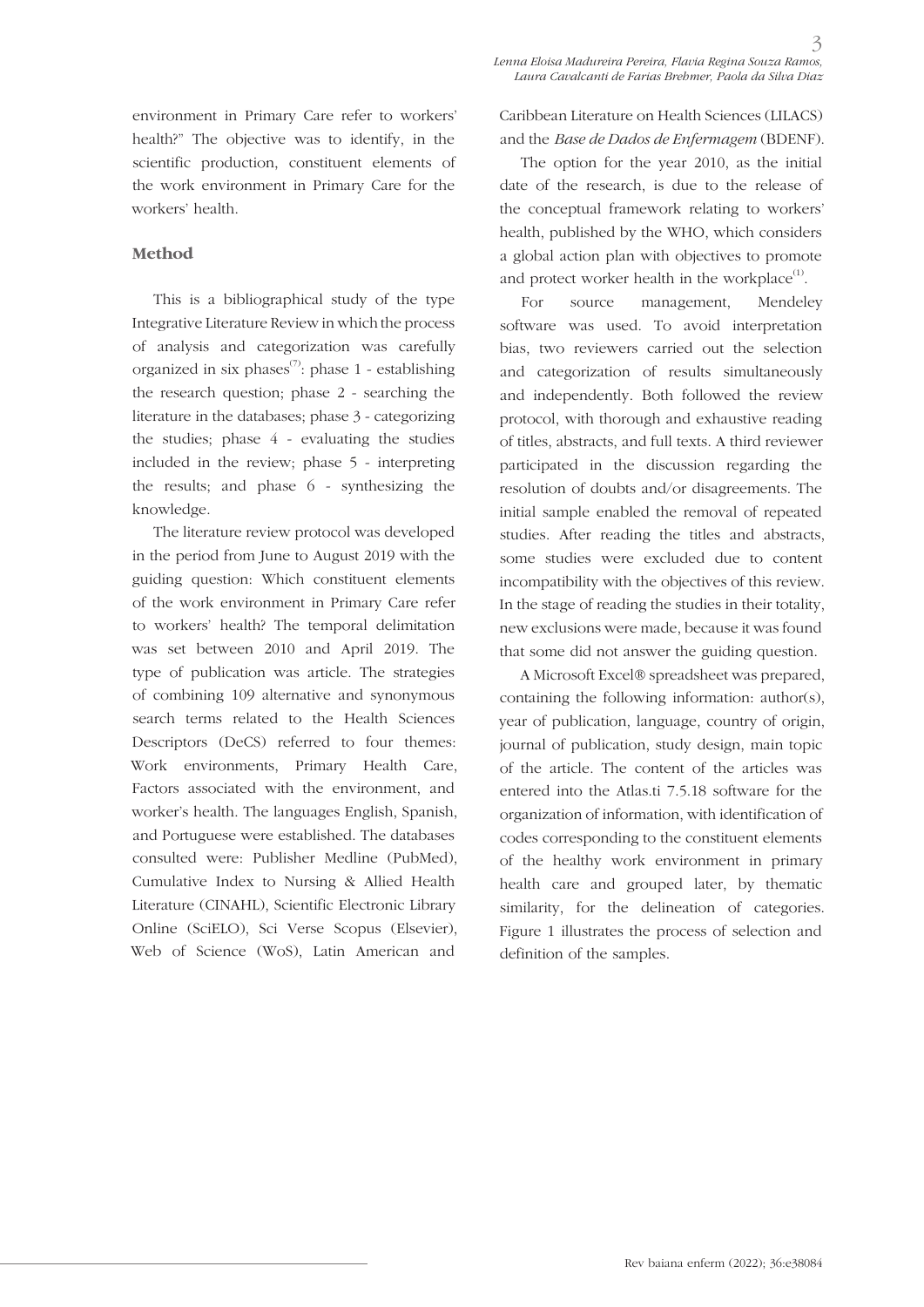

**Figure 1** – Search process and sample definition for the Integrative Literature Review

Source: Created by the authors.

### **Results**

Of the 35 articles that composed the sample of this study, the largest number of publications occurred in the period from 2013 to 2015 (51.4%), followed by 2016 to 2018 (31.4%). The articles were published in English (51.4%), Brazilian Portuguese (45.7%), and Spanish (2.9%). Studies

using quantitative methods (63%) were the leaders, followed by qualitative methods (34.2%); with a minimum share of mixed methods (2.8%). The studies included in the present review are presented according to: author(s), language of publication and country of origin; journal and year of publication; and topic of interest for the review (Table 1).

|                                                          |  |  |  | <b>Table 1</b> – Sample articles according to language of publication, method, and year of publication. |  |  |  |
|----------------------------------------------------------|--|--|--|---------------------------------------------------------------------------------------------------------|--|--|--|
| Florianópolis, Santa Catarina, Brazil – 2010-2019 (N=35) |  |  |  |                                                                                                         |  |  |  |

| <b>Variables</b>           | $\mathbf n$  | $\frac{0}{0}$ |
|----------------------------|--------------|---------------|
| Language of publication    |              |               |
| English                    | 18           | 51.4          |
| Spanish                    | 1            | 2.9           |
| Portuguese                 | 16           | 45.7          |
| Method                     |              |               |
| Quantitative               | 22           | 63            |
| Qualitative                | 12           | 34.2          |
| Mixte                      | 1            | 2.8           |
| <b>Year of Publication</b> |              |               |
| 2010-2012                  | 5            | 14.3          |
| 2013-2015                  | 18           | 51.4          |
| 2016-2018                  | 11           | 31.4          |
| 2019                       | $\mathbf{1}$ | 2.9           |

Source: Created by the authors.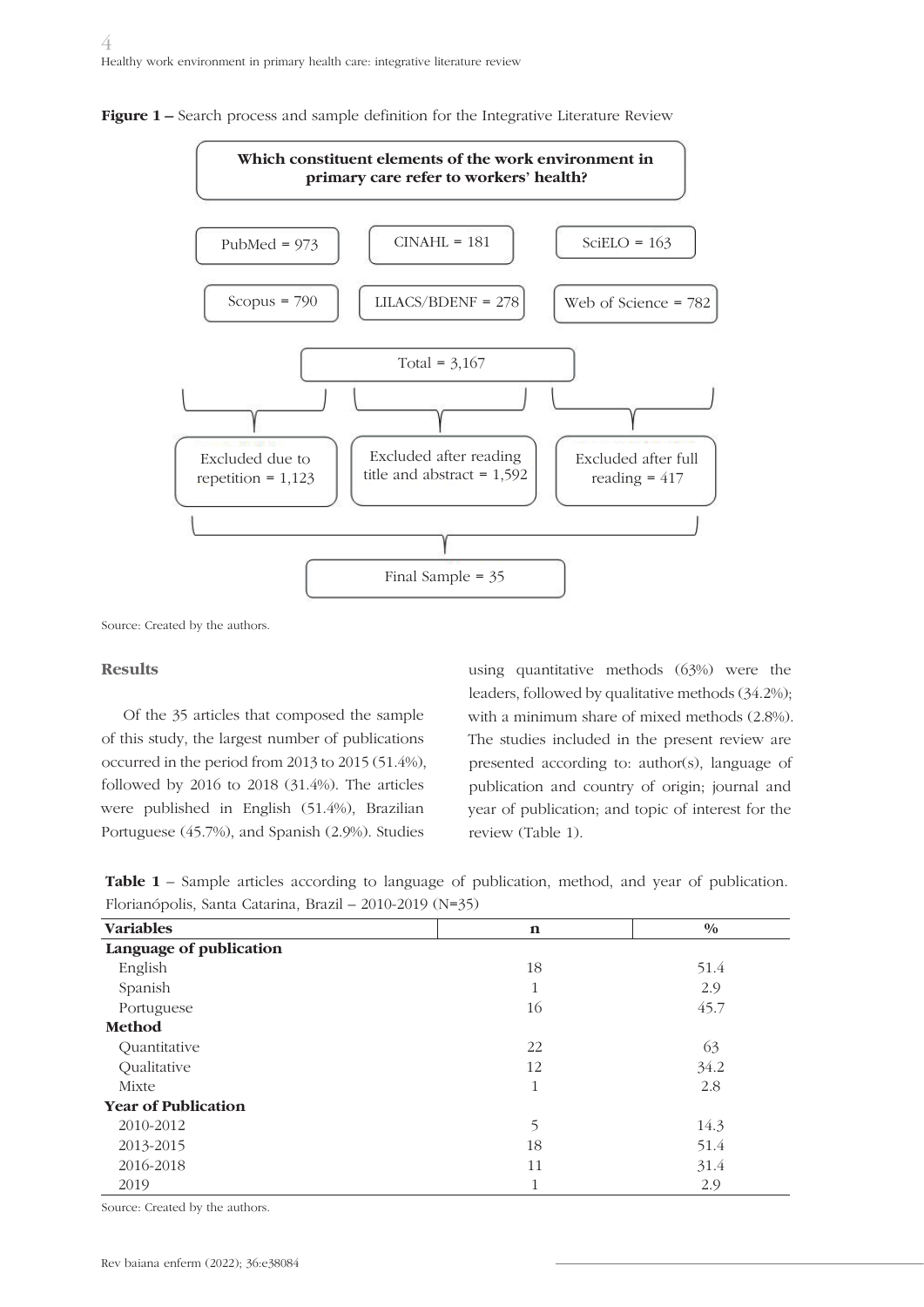The results were grouped and discussed in two categories: 1 - Illness and stress as repercussions of the subjective experience of work; and 2 - Protective alternatives, education and transformation of work environments.

Chart 1 presents the articles in the sample, separated by author and year of publication, focus of interest, and analysis categories.

| <b>Chart 1</b> – Sample articles according to author(s) and year of publication, focus of interest and |  |  |  |             |  |
|--------------------------------------------------------------------------------------------------------|--|--|--|-------------|--|
| classification by category(ies) of analysis                                                            |  |  |  | (continued) |  |

| Author and year of publication                                                                                                       | <b>Focus of interest</b>                                                                                                                    | <b>Categories</b><br>of analysis |
|--------------------------------------------------------------------------------------------------------------------------------------|---------------------------------------------------------------------------------------------------------------------------------------------|----------------------------------|
| Peralta N, Godoi Vasconcelos AG,<br>Griep RH, Miller L. 2012 <sup>(8)</sup>                                                          | Work Ability Index (WAI) in Primary<br>Health Care.                                                                                         | 1, 2                             |
| Halcomb E, Ashley C. 2016 <sup>(9)</sup>                                                                                             | Nursing workforce, satisfaction and strategies<br>for their retention in the environment.                                                   | $\mathbf{1}$                     |
| Abbas MAF, Fiala LA, Rahman AGA,<br>Fahim ARE. 2010 <sup>(10)</sup>                                                                  | Violence against health care workers<br>in the workplace.                                                                                   | $\mathbf{1}$                     |
| Pinto ACS, Almeida MI, Pinheiro<br>PNC. 2011 <sup>(11)</sup>                                                                         | Vaccination status of professionals in Primary<br>Health Care and vulnerability to biological risks.                                        | $\mathbf{1}$                     |
| Dias MDA. 2013 <sup>(12)</sup>                                                                                                       | The integrality of care in Worker's Health and<br>the expansion of actions to Primary Health Care.                                          | $\mathbf{1}$                     |
| Bertussi VC, Junqueira MABB,<br>Giuliani CD, Calçado RM,<br>Miranda FJS, Santos MA, et al. 2018 <sup>(13)</sup>                      | Association between psychoactive substance<br>use and depression, stress and anxiety among<br>nursing professionals in Primary Health Care. | $\mathbf{1}$                     |
| González Jara MA, Mora Hidalgo A,<br>Avalos Gulin JC, Albiach ML,<br>Ortiz LM, Monserrat PT, et al. 2013 <sup>(14)</sup>             | Exposure of glutaraldehyde chemical<br>compounds in Primary Health Care.                                                                    | $\mathbf{1}$                     |
| Siegrist J, Shackelton R, Link C,<br>Marceau L, Knesebeck O, Mckinlay J.<br>$2010^{(15)}$                                            | Levels of work-related stress among Primary<br>Health Care professionals in different health<br>care systems.                               | $\mathbf{1}$                     |
| Oliveira LP, Camargo FC,<br>Iwamoto HH. $2013^{(16)}$                                                                                | Violence in the daily work of Family<br>Health teams.                                                                                       | 1, 2                             |
| Gómez-Gascón T, Martín-Fernández<br>J, Gálvez-Herrer M, Tapias-Merino E,<br>Beamud-Lagos M, Mingote-Adán JC,<br>et al. $2013^{(17)}$ | Burnout syndrome and organizational<br>alternatives for prevention.                                                                         | $\overline{2}$                   |
| Costa PCC, Francischetti-Garcia APRF,<br>Pellegrino-Toledo VP. 2016 <sup>(18)</sup>                                                  | Expectations of Brazilians nurses regarding the<br>reception performed by them at the Primary<br>Health Care.                               | 1                                |
| Hongxia Guo RN, Chunping Ni RN,<br>Changqing Liu RN, Jiping Li BN,<br>Suzhen Liu MSN. 2019 <sup>(19)</sup>                           | Stress and perceived influences among nurses<br>in community care.                                                                          | $\mathbf{1}$                     |
| $2013^{\scriptscriptstyle (20)}$                                                                                                     | Silva MO, Peixoto DA, Nóbrega TBT.   Nursing perceptions of accident and health<br>conditions in primary care.                              | $\mathbf{1}$                     |
| Cipriano FG, Ferreira LP, Servilha EAM,<br>Marsiglia RMG. 2013 <sup>(21)</sup>                                                       | Voice disorder and work routine of<br>Community Health Agents in the work<br>environment and work organization.                             | $\mathbf{1}$                     |
| Silveira SLM, Câmara SG,<br>Amazarray MR. 2014 <sup>(22)</sup>                                                                       | Prevalence and predictors of Burnout<br>Syndrome among workers.                                                                             | $\mathbf{1}$                     |
| Scherer MDA, Oliveira CI,<br>Carvalho WMES, Costa MP. 2016 <sup>(23)</sup>                                                           | Disconnect between work and training and<br>the education tool via specialization.                                                          | $\mathbf{1}$                     |
| Silva SCPS, Nunes MAP, Santana VR,<br>Reis FP, Machado Neto J, Lima SO.<br>$2015^{(24)}$                                             | Prevalence and factors associated with<br>Burnout Syndrome in Primary Health<br>Care professionals.                                         | 1, 2                             |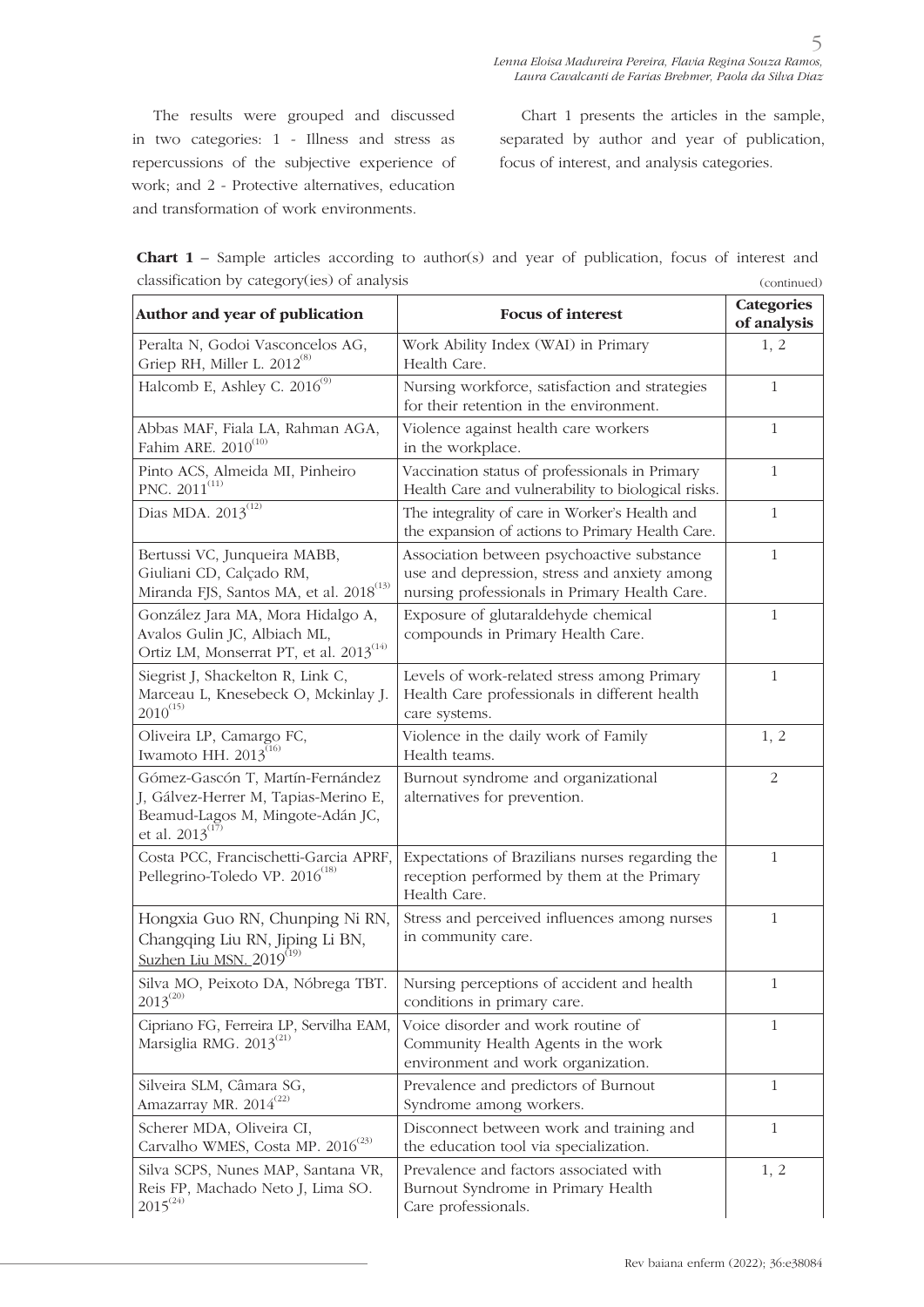| classification by category (ies) or analysis                                                   |                                                                                                                                                                    | <i>(COLICIUSIOII)</i>            |
|------------------------------------------------------------------------------------------------|--------------------------------------------------------------------------------------------------------------------------------------------------------------------|----------------------------------|
| Author and year of publication                                                                 | <b>Focus of interest</b>                                                                                                                                           | <b>Categories</b><br>of analysis |
| Speroni KS, Fruet IMA, Dalmolin GL,<br>Lima SBS. $2016^{(25)}$                                 | Perceptions and motivations of Community<br>Health Agents about their actions in the<br>work process.                                                              | 1                                |
| Pegoraro PBB, Schaefer R,<br>Zoboli ELCP. $2017^{(26)}$                                        | Identification, management, and prevention of<br>psychic and moral exhaustion in primary<br>care workers.                                                          | 1, 2                             |
| Costa FM, Martins AMEBL, Lima CA,<br>Rodrigues QF, Santos KKF,<br>Ferreira RC. $2017^{(27)}$   | Hepatitis B vaccination among primary<br>care workers.                                                                                                             | $\mathbf{1}$                     |
| Zhang M, Yang R, Wang W,<br>Gillespie J, Clarke S, Yan F. 2016 <sup>(28)</sup>                 | Job satisfaction of community health workers<br>and reforms in Primary Health Care in China.                                                                       | $\mathbf{1}$                     |
| Nehmy RMQ, Dias EC. 2010 <sup>(29)</sup>                                                       | Reflection on the changes in the world<br>of work, reorganization of the Brazilian<br>Unified Health System, and the practice of<br>professionals in primary care. | $\mathbf{1}$                     |
| Maun A, Nilsson K, Furaker C,<br>Thorn J. $2013^{(30)}$                                        | Health system transition and the perceived<br>impact on work by health center managers.                                                                            | $\mathbf{1}$                     |
| Bhatnagar A, Gupta S, Alonge O,<br>George AS. $2017^{(31)}$                                    | Individual and organizational factors, their<br>interactions and effects on motivation in<br>primary care, such as financial incentives.                           | 2                                |
| Fisekovic Kremic MB, Terzic-Supic<br>ZJ, Santric-Milicevic MM,<br>Trajkovic GZ. $2017^{(32)}$  | Verbal and psychological workplace violence<br>in Primary Health Care.                                                                                             | 2                                |
| Rule J, Dunston R, Solomon N.<br>$2016^{(33)}$                                                 | Educational methodology with workers and<br>changes and new neanings in Primary Health<br>Care in Australia.                                                       | 2                                |
| Silva CCS, Rodrigues LMC, Silva<br>VKBA, Silva ACO, Silva VLA,<br>Martins MO. $2013^{(34)}$    | Accidents and working conditions in the<br>Family Health Strategy in the perception of<br>nursing professionals.                                                   | 2                                |
| Pessoa VM, Rigotto RM, Arruda CAM,<br>Machado MFAS, Machado MMT,<br>Bezerra MGV. $2013^{(35)}$ | Economic development and implications for<br>work, the environment, and workers' health.                                                                           | 2                                |
| Costa JO, Sousa MNA, Feitosa ANA,<br>Feitosa MO, Assis EV, Custódio PP.<br>$2013^{(36)}$       | Strategies adopted by the personnel<br>department team to minimize conflicts<br>between workers in basic health units.                                             | 2                                |
| Carreiro GSP, Ferreira Filha MO,<br>Lazarte R, Silva AO, Dias MD. 2013 <sup>(37)</sup>         | Mental and psychic disorders in Family Health<br>Strategy workers.                                                                                                 | 2                                |
| Duffrin C, Diaz S, Cashion M,<br>Watson R, Cummings D, Jackson N.<br>$2014^{(38)}$             | Factors influencing health workforce<br>development in rural settings.                                                                                             | 2                                |
| Ojakaa D, Olango S, Jarvis J. 2014 <sup>(39)</sup>                                             | Health conditions and performance of the<br>health workforce.                                                                                                      | 2                                |
| Rao KD, Ryan M, Shroff Z, Vujicic M,<br>Ramani S, Berman P. $2013^{(40)}$                      | Rural recruitment strategies in primary care.                                                                                                                      | 2                                |
| Cahú GRP, Costa SFG, Costa ICP,<br>Batista PSS, Batista JBV. 2014(41)                          | Moral harassment experienced by nurses in<br>the work environment.                                                                                                 | 2                                |
| Holmes ES, Santos SR, Farias JA,<br>Costa MBS. $2014^{(42)}$                                   | Burnout Syndrome and quality of life of nurses<br>in Primary Health Care.                                                                                          | 2                                |

**Chart 1** – Sample articles according to author(s) and year of publication, focus of interest and classification by category(ies) of analysis (conclusion)

Source: Created by the authors.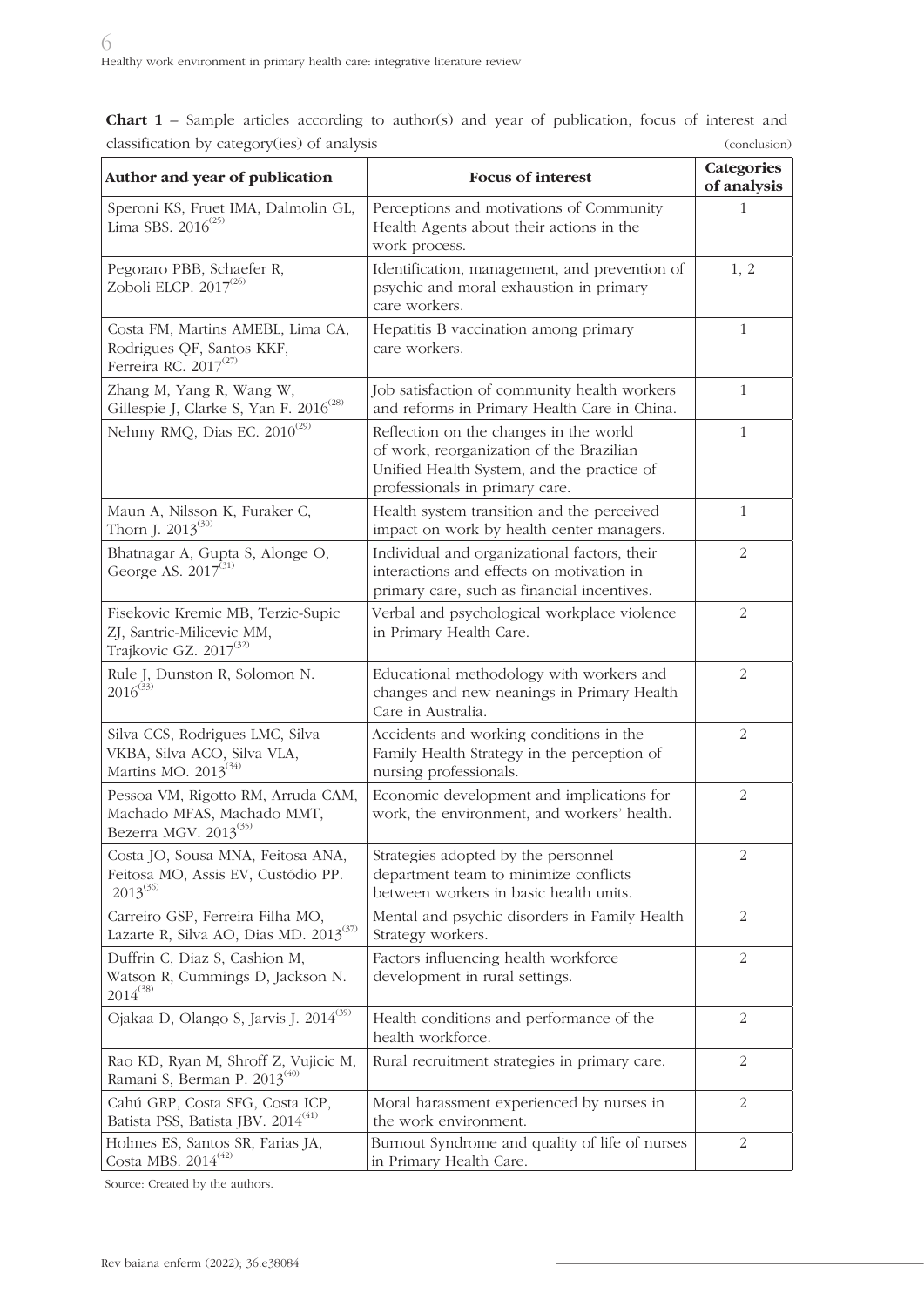The categories are concurrent, but complementary. Initially, this may sound like a contradiction, but the studies revealed work environments in Primary Care that promote illness and stress, however, they pointed out coping strategies.

## *1 – Illness and stress as repercussions of the subjective experience of work*

The studies presented factors that preceded, generated or even accelerated the physical and psychological/mental illness of PHC workers. Psychic problems and mental disorders were indicated as predominant among health professionals, due to factors such as high management demands<sup> $(8-9)$ </sup>. Among these workers, depression and anxiety were among the psychiatric disorders related to working conditions characterized by overload, exhausting routines, and permeated by conflicting and illness-promoting interpersonal relationships $^{(10-14)}$ .

The proximity of PHC workers to the social reality of the territories, coupled with the scarcity of resources to provide effective care and offer comprehensive health care, produced a feeling of powerlessness. In addition, subjective interactions in these scenarios could become sources of psychic illness<sup>(15)</sup>. Studies have observed that health care workers who worked in direct user assistance were more likely to demonstrate negative psychiatric symptoms $^{(14,16)}$ . The management of services and health policies were also confrontations that caused illness and stress, either related to situations of lack of managerial action, or by oppressive hierarchical attitudes $^{(17)}$ .

Unfavorable economic conditions and exposure to risks were also configured as limiting and stress-generating factors for PHC workers<sup>(18-19)</sup>. The lack of knowledge about diseases and the lack of attention to risk situations were also elements of an unhealthy environment. Despite being health workers, they were not immune to these aspects<sup>(20-21)</sup>. There were obstacles and gaps that jeopardized effective individual worker protection<sup> $(22)$ </sup>. The alarming data was due to the high degree of ignorance of the workers themselves about the notification of cases of accidents in the environment<sup> $(23)$ </sup>, besides the precariousness of the occupational assistance coverage for these workers<sup> $(24)$ </sup>.

Another aspect of the work processes impaired by management referred to the high turnover rate of professionals. A study identified the incidence of Burnout among physicians related to this context<sup>(24)</sup>. The challenge redoubles when such professionals are endowed with defense mechanisms that mask, under an apparent normality, a latent process of suffering or psychic disorder $^{(25)}$ .

The negative effects of the work processes in unhealthy environments were trigger points for the appearance of symptomatic manifestations of workers, revealing illness and stress. Studies have shown a significant increase in these pictures $^{(13-14)}$ .

In the public sector, Nursing is configured as a stressful profession<sup> $(19)$ </sup>, with an excess of activities performed, a reduced number of professionals, relationship difficulties among the team, reduced salaries, double or triple shifts, and several work bonds, among other aspects<sup>(26)</sup>.

Occupational health among PHC workers was also identified as negligent in a study conducted in the municipality of Montes Claros (MG), which indicated the need to incorporate measures to protect workers' health in the services, besides recommending that the determinations of health protocols be followed<sup>(27)</sup>.

Among the difficulties that permeated the professional environment of these workers, a study<sup>(22)</sup> highlighted the following: emotional distress due to living with sick people, family conflicts, personal fragilities; risk situations, including death, physical aggression and violence; lack of recognition and shortage of human resources. The main physical complaints resulting from stress were: headaches, hypertension, anxiety, lower back problems, besides the development of other chronic diseases $^{(22)}$ . The fact is that health professionals were sick, mostly incapacitated for the function they performed $^{(28)}$ . Staying at work was justified by the need for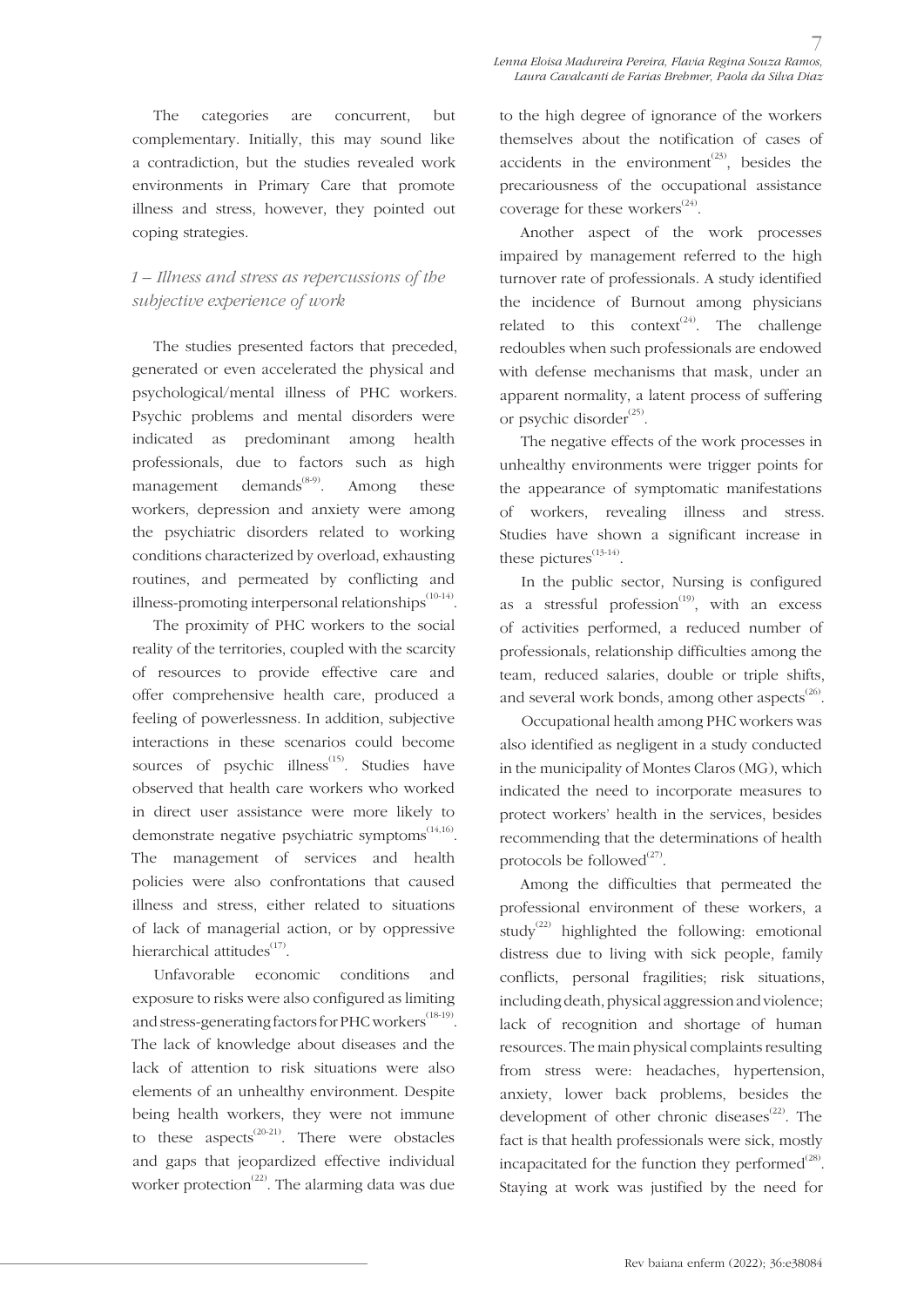employment, besides the personal satisfaction of working in the chosen profession; this condition, in itself, was a generator of illness and stress<sup> $(29)$ </sup>.

The increased hours at work and the decreased time for personal and family life generated conflicts of roles and responsibilities between personal and work life. This imbalance was related to the increase of mental problems in these workers $^{(30)}$ .

## *2 – Protective alternatives, education and transformation of work environments*

To face situations that generate illness and stress or, in general, to promote a healthy work environment in PHC, studies have evidenced continuing education and permanent education. Spaces for education, listening and support to the worker, specifically focused on behavioral and emotional aspects, have become indispensable in the world of work $^{(9,31)}$ . The Brazilian Policy for Worker's Health (PNSTT) is a legal instrument that represents a potential guarantee of a healthy work environment, despite the limits of its concretization in the  $PHC^{(32)}$ .

At the individual level, studies pointed to the worker's own actions on the environment, to produce positive effects for their health, providing improvements for themselves, with internal organization, planning with goals and time division, besides flexibility in problem solving. Actions of the worker about themself based on individual practices were also reported, such as physical exercises, good nutrition, leisure, relaxation, and therapeutic support $^{(26,33)}$ .

The knowledge factor was reported as fundamental for the prevention of diseases. Professionals with a higher education level were better able to face the ills caused by conflicts in the work environment<sup> $(16,34-35)$ </sup>. The physical and psychic risks in the work environment could be properly understood and worked on as an object of dialogue and intervention via multiprofessional, interdisciplinary and intersectoral actions in the health area, with the primary objective of changing the work processes $^{(8,17)}$ . Learning alternatives should be built and supported in

the group experience, including the approach to the health of the professionals themselves and the understanding about the worker's health<sup>(36-37)</sup>. Thus, educational actions should be directed to the improvement of knowledge and self-care practices, interfering in the motivation for the work process $^{(24)}$ .

In various contexts, although the vulnerability of PHC workers to violence was known, little had been invested to reduce and address this problem; horizontal relations between workers and users of primary care could be reflected in better quality of care  $(38-39)$ .

The measures to protect the health worker permeated several factors, such as: physical and mental health and social protection, permanent and continuing education activities, breaks during the workday, conflict management, improvement of environmental working conditions, better use of health technologies, appreciation of worker participation and humanization actions/projects, and psychological counselling<sup> $(26,40)$ </sup>.

Among examples of protective intervention were reported actions of food and nutritional (re)education to sedentary professionals<sup>(39)</sup>, and also strategies focused on biosafety and immunization<sup>(35,42)</sup>.

### **Discussion**

Among the studies that addressed the relation between illness and stress with the work environment, the most notable were those that dealt with the importance of psychological illness, sometimes related to factors of work organization, especially conflicts in hierarchical relationships in the work environment. Psychic problems are part of the PHC worker's routine and are fed by feelings of incapacity, impotence and lack of resources. The results of the studies indicated worrying rates of this type of illness and insufficient interventions in the short or medium term. According to the Pan American Health Organization (PAHO), mental disorders had an increase of 15% between 2005 and 2015, and will be the main cause of work disability in the coming years $^{(43-44)}$ .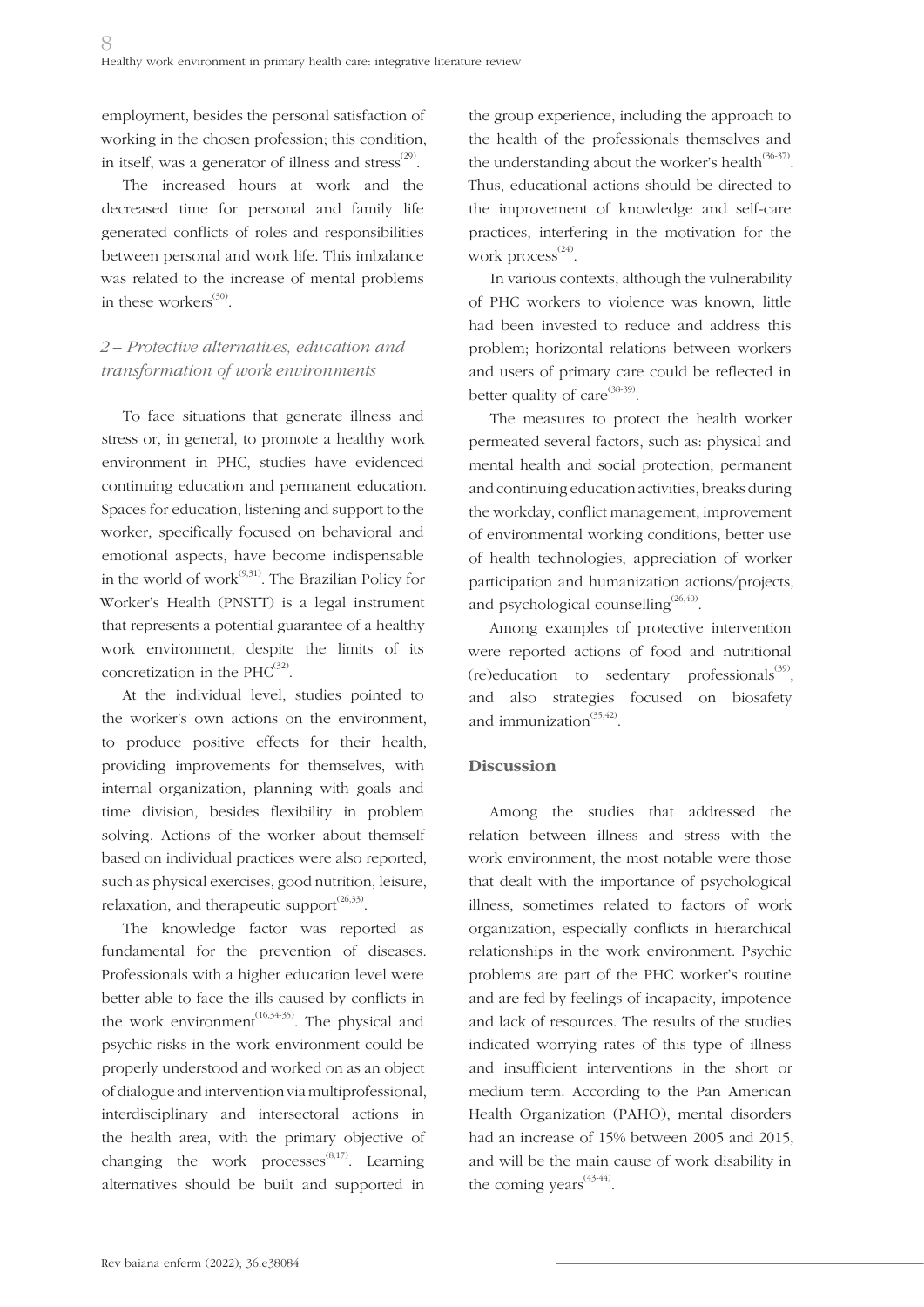$\circ$ 

It is understood that the commitment of the workers with their functions and objectives lead to excessive concerns and illness, without material compensations that are compatible with gains, remuneration, job plans, and careers. These situations, coupled with times of economic crisis and unemployment, exacerbate anxiety and require living with burnout and mental health exhaustion.

Among the psychological conditions, the Burnout syndrome has been reported in studies with different healthcare professionals. Its relation with turnover in the services warrants reflection on this context, whether by personal initiatives or by service management. In the Brazilian PHC, the turnover of professionals has been high, and the reasons vary according to the region, the structure of the service network and the type of contract, among other explanations<sup>(45-46)</sup>.

The biggest challenge for coping with mental and psychological suffering lies in the early detection of the presence of suffering (stress, anxiety, depression, exhaustion, Burnout, among others), before long-lasting consequences set in, including demobilization, disbelief, and resistance to change/innovation in the work process<sup>(24)</sup>.

It is evident that stress in the PHC work environment is a complex phenomenon, which results in stress for the worker and affects the loss of quality of care and the professional's illness.

From the perspective of ethics, Brazilian research on the moral distress process highlights its multi-causality, due to obstacles and constraints present in work environments, which prevent workers from acting according to their moral judgment, altering their self-perception and their own ethical-moral experience<sup> $(47-48)$ </sup>.

Besides the psychic aspect, the worker also gets physically ill. Chronic illnesses are frequently manifested by health care workers. Chronic health conditions are silently integrated into everyday work and manifest themselves in a significant number of workers who suffer from heart, circulatory, and/or respiratory problems<sup> $(49)$ </sup>. It is understood that this is not to fragment psychic and physical illnesses, but to express a warning about the cyclical interrelation between these two effects of unhealthy environments on the health of the worker.

Most of the studies analyzed express the increase in education and the overwhelming participation of the female gender in the healthcare labor market. Although stress is not exclusive to any profession, the work of nursing is emphasized, due to the excess of activities $^{(42)}$ , to which can be added the accumulation of functions, the double journey for nurses-womenmothers. The Brazilian scenario, by sustaining a strong patriarchal and macho culture, penalizes women with an overload of multiple tasks and responsibilities, which is still reproduced by the women themselves, who are reluctant to give up the control of raising children, maintaining the inequality in the division of tasks $^{(50)}$ .

If, on the one hand, the realities still expose work environments permeated by conflicts that predispose to illness and stress, on the other hand, there are coping strategies or strategies to mitigate the negative effects. They are collective or individual alternatives of the worker's own initiative, which seeks to overcome difficulties and promote self-care. It is considered, after the analysis of the studies in this review, that the actions are still punctual and limited. The comprehensiveness and amplitude of coping strategies should involve the collective of PHC workers and be continuously promoted.

It is understood that actions to promote healthy work environments cannot be dissociated from concrete working conditions and worker participation, nor can they consider only demands for productivity and the achievement of metrics, but they must include the well-being, protection, safety, and promotion of worker health.

Regarding the control of work-related diseases, a study identifies serious problems, including the underreporting of acute and chronic cases, still influenced by prejudice, ignorance, and insecurity about rights. The greatest evidence, in this dimension of health care for workers, is the recognition of the importance of information and access to resources and mechanisms for the prevention of diseases, ways to work better and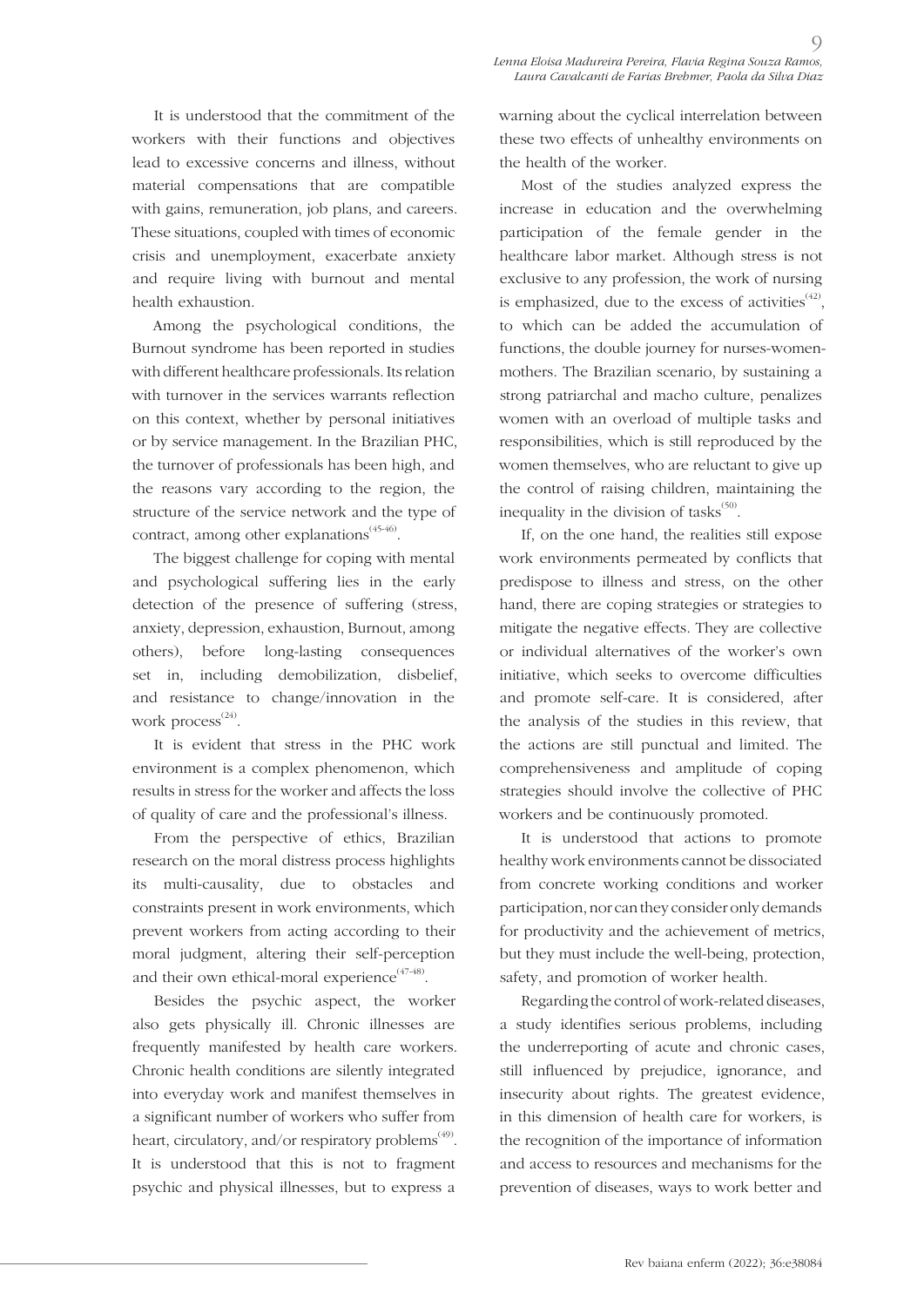manage interpersonal relationships, conflicts, and difficulties in the work environment. It is clear, in the worker's health surveillance actions, the guarantee of participation of workers' representatives and surveillance technical advisors in the work environments, besides the establishment of health promotion strategies, through negotiation with workers for participation $(51)$ .

When talking about protective measures for workers in PHC, it is important to consider the complexity of the territories; therefore, it is necessary to integrate other sectors, such as public security, organization of workers and education, especially because it covers issues related to social vulnerabilities $(49-50)$ . This integration of instances, according to the guidelines for surveillance of workers' health in the SUS, includes matrix support and solidarity and complementary actions between regions, states, and municipalities, to strengthen actions in the care networks, health promotion, and education in health $^{(51-52)}$ .

The limitations of this study are due to the strategies implemented in the search, according to the inclusion and exclusion criteria, a fact that limits it to a sample of a reality given by the own parameters of this review.

### **Conclusion**

The review allowed the conclusion that the constituent elements of a healthy work environment in PHC, related to workers' health, are generators of illness and stress and are in constant association with the context of this level of care, with the political management of the work process in health and with subjective experiences at work.

The findings of this research can contribute to improvements in health care for PHC workers, especially with regard to people management. Based on the premise that the collaboration between research, teaching, and management, under scientific foundations in the area of Nursing, occurs as a provocation for the medium and long-term transformation of these

health environments, the result can also have repercussions on improvements in assistance to users.

Faced with challenging situations for the constitution of healthy work environments, the workers envision strategies to face the limits, for collective and individual protection. Knowledge as a product of educational initiatives seems to be the key to the transforming mobilization of environments. However, the process is complex, requires dialogue among all actors, intersectoriality, and consolidation of public policies for workers' health.

## **Collaborations:**

1 – conception, design, analysis and interpretation of data: Lenna Eloisa Madureira Pereira, Flavia Regina Souza Ramos and Paola da Silva Diaz;

2 – article writing and relevant critical review of the intellectual content: Lenna Eloisa Madureira Pereira, Flavia Regina Souza Ramos and Laura Cavalcanti de Farias Brehmer;

3 – final approval of the version to be published: Lenna Eloisa Madureira Pereira, Flavia Regina Souza Ramos, Laura Cavalcanti de Farias Brehmer and Paola da Silva Diaz.

## **References**

- 1. Organização Mundial da Saúde. Ambientes de trabalho saudáveis: um modelo para ação. Para empregadores, trabalhadores, formuladores de política e profissionais. Tradução do Serviço Social da Indústria. Brasília (DF): SESI/DN; 2010 [cited 2020 Jan 10]. Available from: https://www.who.int/ occupational\_health/ambientes\_de\_trabalho.pdf
- 2. Alves DFS, Guirardello EB. Ambiente de trabalho da enfermagem, segurança do paciente e qualidade do cuidado em hospital pediátrico. Rev Gaúcha Enferm (Online). 2016;37(2):e58817. DOI: http://doi.org/10.1590/1983-1447.2016.02. 58817
- 3. Post Sennehed C, Gard G, Holmberg S, Stigmar K, Forsbrand M, Grahn B. "Blue flags", development of a short clinical questionnaire on work-related psychosocial risk factors – a validation study in primary care. BMC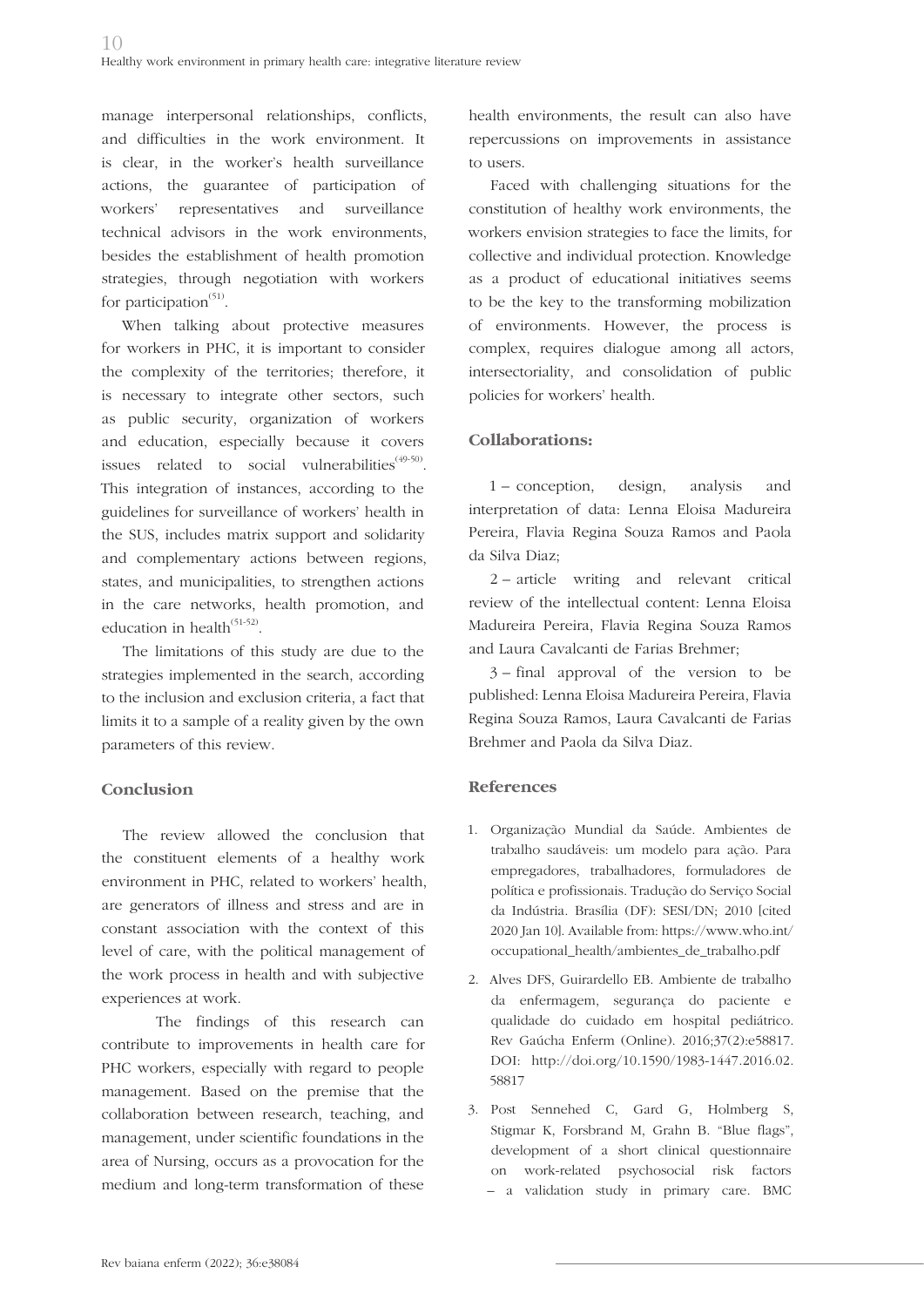Musculoskelet Disord. 2017;18(318):1-11. DOI: 10.1186/s12891-017-1677-z

- 4. Scherer MDA, Oliveira NA, Pires DEP, Trindade LL, Gonçalves ASR, Vieira M. Aumento das cargas de trabalho em técnicos de enfermagem na atenção primária à saúde no Brasil. Trab educ saúde (Online). 2016;14(Suppl 1): 89-104. DOI: https://doi.org/10.1590/1981-7746 sol00030
- 5. Trifunovic N, Jatic Z, Kulenovic AD. Identification of Causes of the Occupational Stress for Health Providers at Different Levels of Health Care. Med Arch. 2017;71(3):169-72. DOI: 10.5455/ medarh.2017.71.169-172
- 6. Brasil. Ministério da Saúde. Portaria nº. 2.436, de 21 de setembro de 2017. Aprova a Política Nacional de Atenção Básica, estabelecendo a revisão de diretrizes para a organização da Atenção Básica, no âmbito do SUS. Brasília (DF): 2017 [cited 2020 Jan 10]. Available from: https:// bvsms.saude.gov.br/bvs/saudelegis/gm/2017/ prt2436\_22\_09\_2017.html
- 7. Mendes KDS, Silveira RCCP, Galvão CM. Revisão integrativa: método de pesquisa para incorporação de evidências na saúde e na enfermagem. Texto contexto - enferm. 2008;17(4):758-64. DOI: https://doi.org/10.1590/ S0104-07072008000400018
- 8. Peralta N, Godoi Vasconcelos AG, Griep RH, Miller L. Validez y confiabilidad del Índice de Capacidad para el Trabajo en trabajadores del primer nivel de atención de salud en Argentina. Salud Colectiva. 2012 [cited 2019 Aug 14];8(21): 161-73. Available from: https://www.arca.fiocruz. br/handle/icict/16310
- 9. Halcomb E, Ashley C. Australian primary health care nurses most and least satisfying aspects of work. J Clin Nurs. 2017 Feb;26(3-4):535-45. DOI: 10.1111/jocn.13479
- 10. Abbas MAF, Fiala LA, Rahman AGA, Fahim AE. Epidemiology of workplace violence against nursing staff in ismailia governorate, Egypt. J Egypt Public Health Assoc. 2010 [cited 2019 Aug 14];85(1-2):29-43. Available from: https:// pubmed.ncbi.nlm.nih.gov/21073846/
- 11. Pinto ACS, Almeida MI, Pinheiro PNC. Análise da susceptibilidade às doenças imunopreveníveis em profissionais de saúde a partir do status vacinal. Rev Rene. 2011 jan/mar [cited 2019 Aug 14];12(1):104-10. Available from: http://

www.periodicos.ufc.br/rene/article/view/4162/ 3230

- 12. Dias MDA. Compreender o trabalho na Atenção Primária à Saúde para desenvolver ações em Saúde do Trabalhador: o caso de um município de médio porte. Rev bras saúde ocup. 2013 Jun;38(127):69-80. DOI: 10.1590/ S0303-76572013000100010
- 13. Bertussi VC, Junqueira MABB, Giuliani CD, Calçado RM, Miranda FJS, Santos MA, et al. Substâncias psicoativas e saúde mental em profissionais de enfermagem da Estratégia Saúde da Família. Rev Eletr Enferm. 2018;20(20- 21):1-11. DOI: 10.5216/ree.v20.47820
- 14. González Jara MA, Mora Hidalgo A, Avalos Gulin JC, Albiach ML, Ortiz LM, Monserrat PT, et al. Exposure of health workers in primary health care to glutaraldehyde. J Occup Med Toxicol. 2013;8(31):1-6. DOI: 10. 1186/1745-6673-8-31
- 15. Siegrist J, Shackelton R, Link C, Marceau L, Knesebeck O, McKinlay J. Work stress of primary care physicians in the US, UK and German health care systems. Soc Sci Med. 2010;71(2):298-304. DOI: 10.1016/j.socscimed.2010. 03.043
- 16. Oliveira LP, Camargo FC, Iwamoto HH. Violência relacionada ao trabalho das equipes de saúde da família. Rev enferm atenção saúde. 2013 [cited 2019 Aug 14];2(2 NEsp):46-56. Available from: http://seer.uftm.edu.br/revistaeletronica/index. php/enfer/article/view/388
- 17. Gómez-Gascón T, Martín-Fernández J, Gálvez-Herrer M, Tapias-Merino E, Beamud-Lagos M, Mingote-Adán JC, et al. Effectiveness of an intervention for prevention and treatment of burnout in primary health care professionals. BMC Fam Pract. 2013 Nov 17;14:173. DOI: 10.1186/1471-2296-14-173
- 18. Costa PCP, Garcia APRF, Toledo VP. Expectativa de enfermeiros brasileiros acerca do acolhimento realizado na atenção primária em saúde. Rev salud publica. 2017 Feb;18(5):746-55. DOI: 10. 15446/rsap.v18n5.45304
- 19. Hongxia Guo RN, Chunping Ni RN, Changqing Liu RN, Jiping Li BN, Suzhen Liu MSN. Perceived job stress among community nurses: A multicenter cross-sectional study. Int J Nurs Pract. 2019 Feb;25(1):e12703. DOI: 10.1111/ijn. 12703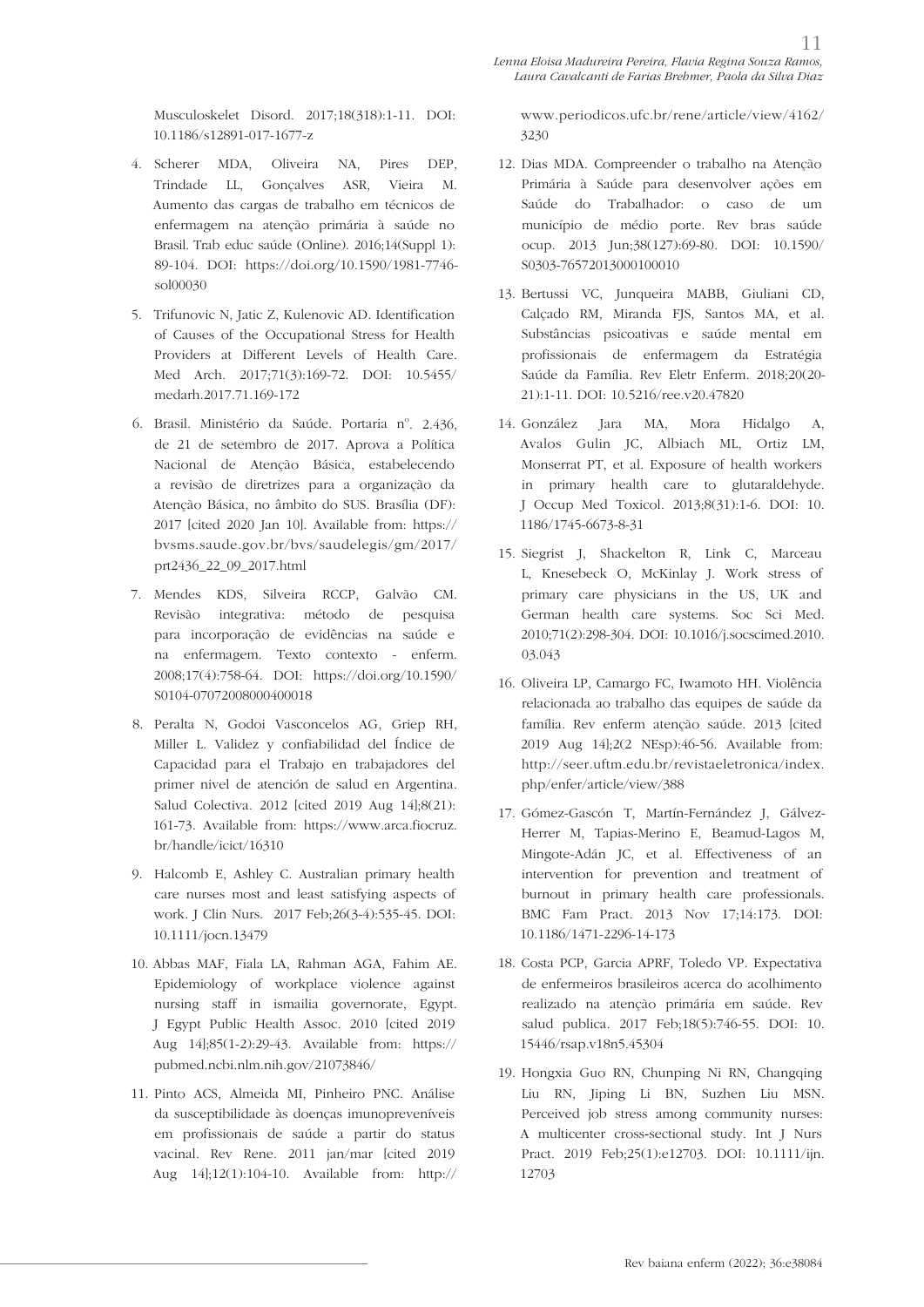- 20. Silva MO, Peixoto DA, Nóbrega TBT. Grupos de encontro na estratégia saúde da família: uma atenção ao trabalhador de saúde. Rev APS. 2013 abr/jun [cited 2019 Aug 14];16(2):197-201. Available from: https://periodicos.ufjf.br/index. php/aps/article/view/15034/7961
- 21. Cipriano FG, Ferreira LP, Servilha EAM, Marsiglia RMG. Relação entre distúrbio de voz e trabalho em um grupo de Agentes Comunitários de Saúde. CoDAS. 2013 [cited 2019 Aug 14];25(6):548-56. Available from: https://www. sanarmed.com/artigos-cientificos/relacao-entredisturbio-de-voz-e-trabalho-em-um-grupo-deagentes-comunitarios-de-saude
- 22. Silveira SLM, Câmara SG, Amazarray MR. Preditores da Síndrome de *Burnout* em profissionais da saúde na atenção básica de Porto Alegre/RS. Cad saúde colet. 2014;22(4): 386-92. DOI: https://doi.org/10.1590/1414-462X 201400040012
- 23. Scherer MDA, Oliveira CI, Carvalho WMES, Costa MP. Specialization training courses on Family Health: what can training change in the work? Interface (Botucatu, Online). 2016;20(58):691-702. DOI: https://doi.org/10.1590/ 1807-57622015.0020
- 24. Silva SCPS, Nunes MAP, Santana VR, Reis FP, Machado Neto J, Lima SO. A síndrome de burnout em profissionais da rede de atenção primária à saúde de Aracaju, Brasil. Ciênc Saúde Colet. 2015;20(10):3011-20. DOI: https://doi.org/ 10.1590/1413-812320152010.19912014
- 25. Speroni KS, Fruet IMA, Dalmolin GL, Lima SBS. Percepções dos agentes comunitários de saúde: contribuições para a gestão em saúde. Rev Cuid (Bucaramanga. 2010). 2016;7(2):1325-37. DOI: https://doi.org/10.15649/cuidarte.v7i2.338
- 26. Pegoraro PBB, Schaefer R, Zoboli ELCP. Psychic and moral exhaustion in primary care workers. Rev Esc Enferm USP. 2017;51:e03257. DOI: https://doi.org/10.1590/S1980-220X2016035203257
- 27. Costa FM, Martins AMEBL, Lima CA, Rodrigues QF, Santos KKF, Ferreira RC. Fatores associados à verificação da imunização pós- -vacinação contra hepatite B entre trabalhadores da Atenção Primária. Cad saúde colet. 2017;25(2):192-200. DOI: https://doi. org/10.1590/1414-462X201700020136
- 28. Zhang M, Yang R, Wang W, Gillespie J, Clarke S, Yan F. Job satisfaction of urban

community health workers after the 2009 healthcare reform in China: a systematic review. Int J Qual Health Care. 2016;28(1):14-21. DOI: 10.1093/intqhc/mzv111

- 29. Nehmy RMQ, Dias EC. Os caminhos da Saúde do Trabalhador: para onde apontam os sinais? Rev Méd Minas Gerais. 2010 [cited 2019 Aug 14];20(2 Suppl 2):S13-S23. Available from: http:// rmmg.org/artigo/detalhes/1030
- 30. Maun A, Nilsson K, Furaker C, Thorn J. Primary healthcare in transition – a qualitative study of how managers perceived a system change. BMC Health Serv Res. 2013;13:382. DOI: 10.1186/1472-6963-13-382
- 31. Bhatnagar A, Gupta S, Alonge O, George AS. Primary health care workers' views of motivating factors at individual, community and organizational levels: a qualitative study from Nasarawa and Ondo states, Nigeria. Int J Health Plann Manage. 2016;32(2):217-33. DOI: 10.1002/ hpm.2342
- 32. Fisekovic Kremic MB, Terzic-Supic ZJ, Santric-Milicevic MM, Trajkovic GZ. Encouraging employees to report verbal violence in primary health care in Serbia: a cross-sectional study. Zdr Varst. 2017;56(1):11-7. DOI: 10.1515/ sjph-2017-0002
- 33. Rule J, Dunston R, Solomon N. Learning and change in the redesign of a primary health care initiative. J Workplace Learn. 2016;28(7):451-67. DOI: 10.1108/JWL-09-2015-0069
- 34. Silva CCS, Rodrigues LMC, Silva VKBA, Silva ACO, Silva VLA, Martins MO. Percepção da enfermagem sobre condições de trabalho em unidades de saúde da família na Paraíba - Brasil. Rev Eletr Enf. 2013;15(1):205-14. DOI: https://doi. org/10.5216/ree.v15i1.15074
- 35. Pessoa VM, Rigotto RM, Arruda CAM, Machado MFAS, Machado MMT, Bezerra MGV. Action research: methodological proposal for action planning in primary care services in the context of environmental health and occupational health. Interface (Botucatu). 2013;17(45):301-14. DOI: https://doi.org/10.1590/ S1414-32832013005000004
- 36. Costa JO, Sousa MNA, Feitosa ANA, Feitosa MO, Assis EV, Custódio PP. Gestão de conflitos: estratégias adotadas em unidade básica de saúde. Rev adm Saúde. 2013 [cited 2019 Aug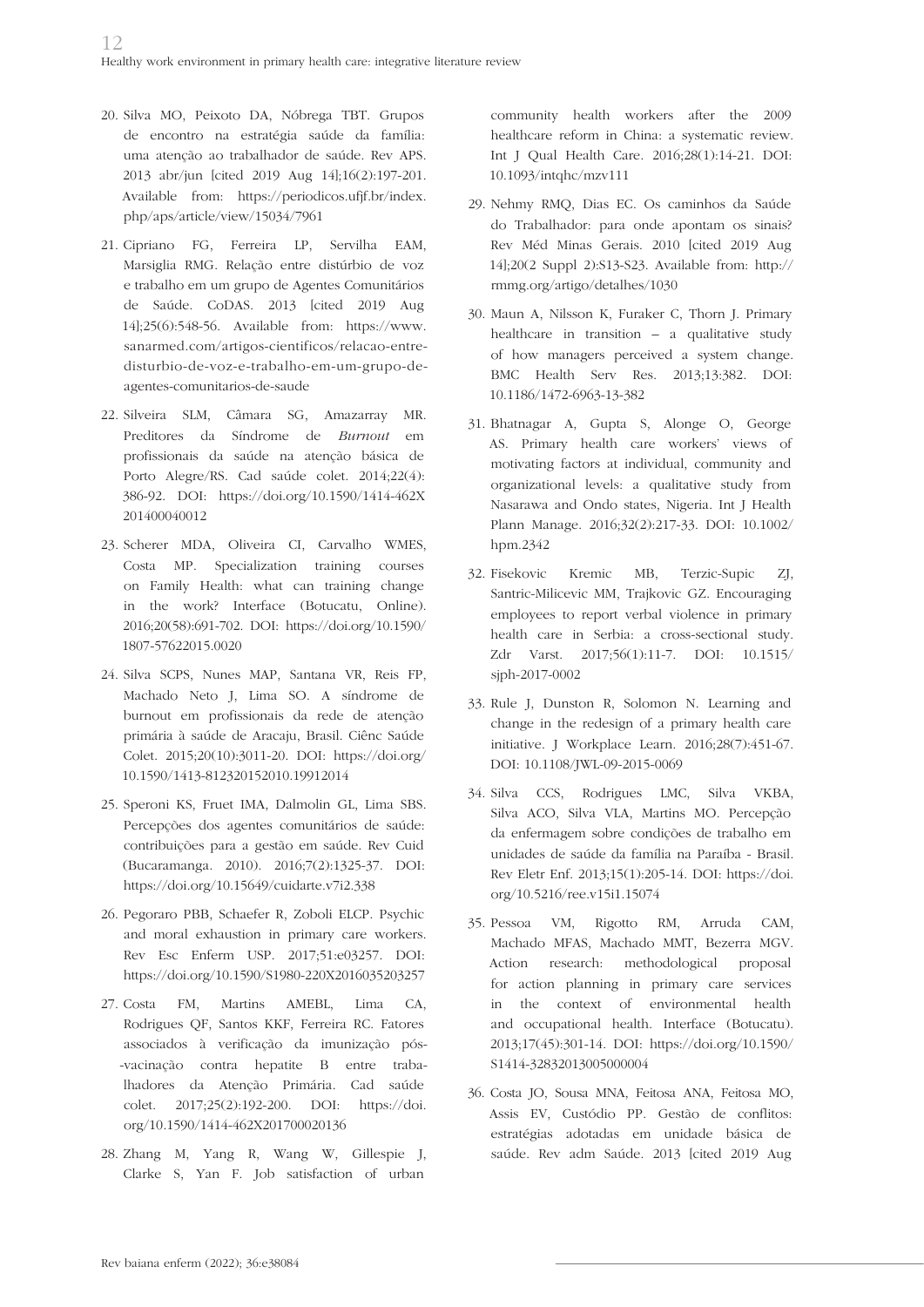14];15(61):134140. Available from: https://pesquisa. bvsalud.org/portal/resource/pt/lil-745015

- 37. Carreiro GSP, Ferreira Filha MO, Lazarte R, Silva AO, Dias MD. O processo de adoecimento mental do trabalhador da Estratégia Saúde da Família. Rev Eletr Enferm. 2013;15(1):146-55. DOI: https://doi.org/10.5216/ree.v15i1.14084
- 38. Duffrin C, Diaz S, Cashion M, Watson R, Cummings D, Jackson N. Factors associated with placement of rural primary care physicians in North Carolina. South Med J. 2014;107(11):728-33. DOI: 10.14423/SMJ.0000000000000196
- 39. Ojakaa D, Olango S, Jarvis J. Factors affecting motivation and retention of primary health care workers in three disparate regions in Kenya. Hum Resour Health. 2014;12:33. DOI: 10.1186/1478-4491-12-33
- 40. Rao KD, Ryan M, Shroff Z, Vujicic M, Ramani S, Berman P. Rural clinician scarcity and job preferences of doctors and nurses in India: a discrete choice experiment. PLoS One. 2013;8(12):e82984. DOI:10.1371/journal. pone.0082984
- 41. Cahú GRP, Costa SFG, Costa ICP, Batista PSS, Batista JBV. Situações de assédio moral vivenciadas por enfermeiros no ambiente de trabalho. Acta paul enferm. 2014;27(2):151-6. DOI: https://doi. org/10.1590/1982-0194201400027
- 42. Holmes ES, Santos SR, Farias JA, Costa MBS. Síndrome de burnout em enfermeiros na atenção básica: repercussão na qualidade de vida. Rev Pesqui (Univ Fed Estado Rio J., Online). 2014;6(4):1384- 95. DOI: http://doi.org/10.9789/2175-5361
- 43. Organização Pan-Americana da Saúde, Organização Mundial da Saúde – Américas. Com depressão no topo da lista de causas de problemas de saúde, OMS lança a campanha "Vamos conversar" [Internet]. Brasília (DF); 2017 [cited 2020 Jan 10]. Available from: https:// www.paho.org/bra/index.php?option=com\_ content&view=article&id=5385:com-depressao-notopo-da-lista-de-causas-de-problemas-de-saudeoms-lanca-a-campanha-vamos-conversar &Itemid=839
- 44. Associação Nacional de Medicina do Trabalho. OMS: empresas devem promover saúde mental

de funcionários [Internet]. Rio de Janeiro (RJ); 2017 [cited 2020 Jan 10]. Available from: https://www.anamt.org.br/portal/2017/10/11/ oms-empresas-devem-promover-saude-mentalde-funcionarios/

- 45. Willard-Grace R, Knox M, Huang B, Hammer H, Kivlahan C, Grumbach K. Burnout and Health Care Workforce Turnover. Ann Fam Med. 2019;17(1):36- 41. DOI: 10.1370/afm.2338
- 46. Pierantoni CR, Vianna CMM, França T, Magnago C, Rodrigues MPS. Turnover of the medical workforce in Brazil. Saúde debate. 2015; 39(106):637-47. DOI: http://doi.org/10.1590/0103- 110420151060003006
- 47. Ramos FRS, Barlem ELD, Brito MJM, Vargas MA, Schneider DG, Brehmer LCF. Marco conceitual para o estudo do distresse moral em enfermeiros. Texto contexto-enferm. 2016;25(2):e4460015. DOI: https://doi.org/10.1590/ 0104-07072016004460015
- 48. Barth PO, Ramos FRS, Barlem ELD, Dalmolin GL, Schneider DG. Validation of a moral distress instrument in nurses of primary health care. Rev Latino-Am Enfermagem. 2018;26:e3010. DOI: 10.1590/1518-8345.2227.3010
- 49. Santos AC, Hoppe AS, Krug SBF. Agente Comunitário de Saúde: implicações dos custos humanos laborais na saúde do trabalhador. Physis. 2018;28(4):e280403. DOI: https://doi. org/10.1590/S0103-73312018280403
- 50. Costa FA. Mulher, trabalho e família: os impactos do trabalho na subjetividade da mulher e em suas relações familiares. Pretextos - Rev Grad Psicol PUC Minas. 2018 [cited 2020 Jan 10]; 3(6):434-52. Available from: http://periodicos. pucminas.br/index.php/pretextos/article/view/ 15986
- 51. Brasil. Ministério da Saúde. Secretaria de Vigilância em Saúde. Diretrizes de implantação da Vigilância em Saúde do Trabalhador no SUS. Brasília (DF); 2014 [cited 2020 Jan 10]. Available from: https://renastonline.ensp.fiocruz.br/sites/ default/files/arquivos/recursos/Diretrizes-deimplantacao-da-Vigilancia-em-Saude-do-Trabalhador-no-SUS.pdf